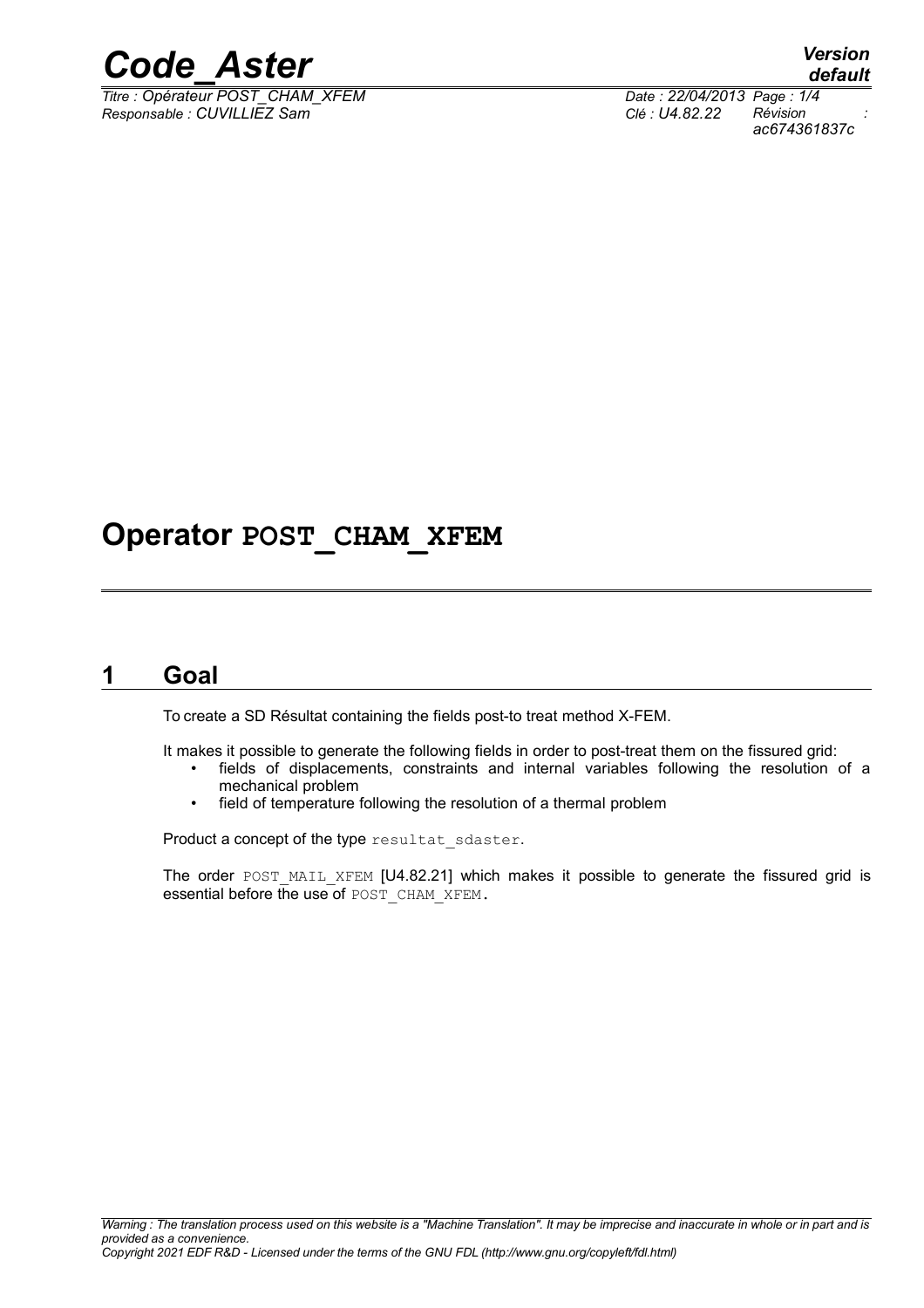## *Code\_Aster Version*

*Titre : Opérateur POST\_CHAM\_XFEM Date : 22/04/2013 Page : 2/4 Responsable : CUVILLIEZ Sam Clé : U4.82.22 Révision :*

*ac674361837c*

### **2 Contents**

| <b>Contents</b> |                                                                          |
|-----------------|--------------------------------------------------------------------------|
|                 | 1 Goal                                                                   |
|                 | 1                                                                        |
|                 | 2 Contents                                                               |
|                 |                                                                          |
|                 | $\overline{2}$                                                           |
|                 | 3 Syntax                                                                 |
|                 | 3                                                                        |
|                 | 4 Operands                                                               |
|                 |                                                                          |
|                 | 3                                                                        |
|                 | 5 Examples of use                                                        |
|                 | 4                                                                        |
|                 | 5.1 Bar fissured with X-FEM (treated by test SSNV173A)                   |
|                 | 4                                                                        |
|                 | 5.1.1 Visualization of the field displacement obtained by POST_CHAM_XFEM |
|                 |                                                                          |
|                 | 4                                                                        |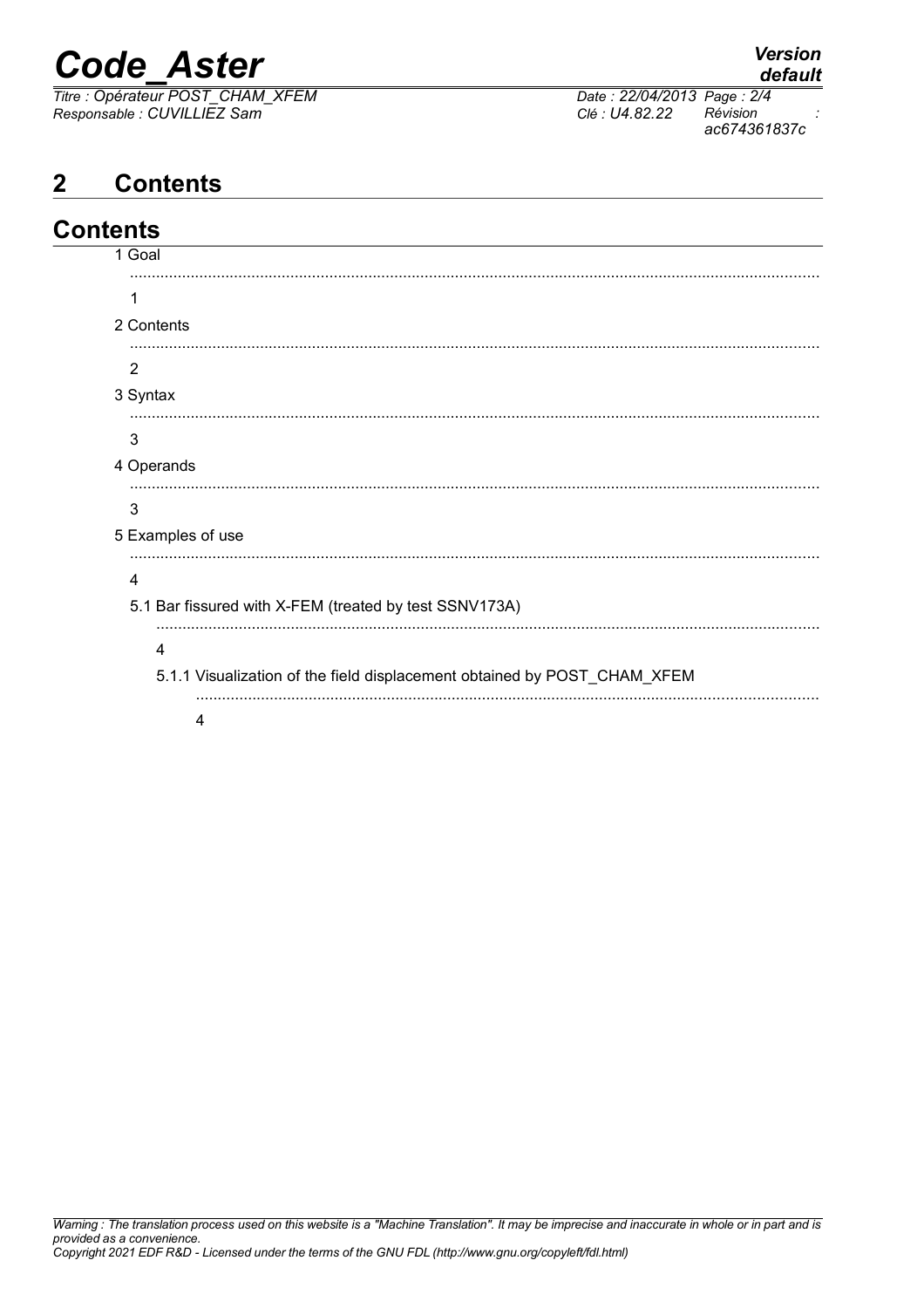## *Code\_Aster Version*

*Titre : Opérateur POST\_CHAM\_XFEM Date : 22/04/2013 Page : 3/4 Responsable : CUVILLIEZ Sam Clé : U4.82.22 Révision :*

*default ac674361837c*

[sd\_evol\_noli] [sd\_mode\_meca] [sd<sup>\_</sup>evol\_ther]

#### **3 Syntax**

resu2 [resultat\_sdaster] = POST\_CHAM\_XFEM (

- RESULT = resu, [sd evol elas]
- MODELE VISU = Mo,  $[mode]$

)

#### **4 Operands**

♦ MODELE\_VISU

Name of the model of visualization based on the grid of visualization, produced by the order POST MAIL XFEM [U4.82.21].

**RESULT** 

Name of the concept result resulting beforehand from MECA\_STATIQUE, STAT\_NON\_LINE, of an operator of modal calculation (MODE ITER \*) or of THER LINEAIRE. In the case of a concept result resulting from MECA STATIQUE or of STAT NON LINE fields post-treaties are 'DEPL', 'VARI\_ELGA', 'SIEF\_ELGA' (provided the fields exist in the structure of data result). In the case of a concept result resulting from one MODE ITER \* L only the field 'DEPL' can be posttreaty. In the case of a concept result resulting from THER LINEAIRE, only the field 'TEMP' can be post-treaty

If the concept result as starter contains the map of the behavior, this one is also transferred in the result at exit. This map is sometimes essential post-to treat fields (such as for example the field DERA\_ELGA )

Caution: the concept result product by POST CHAM XFEM does not contain by the material field (sd cham mater). However certain options of postprocessing (like EPSI ELGA) need a material field. It is thus sometimes necessary to recreate a material field starting from the grid resulting from POST\_MAIL\_XFEM.

For more details, to see [U2.05.02] which illustrates the implementation of a complete postprocessing after a calculation X-FEM.